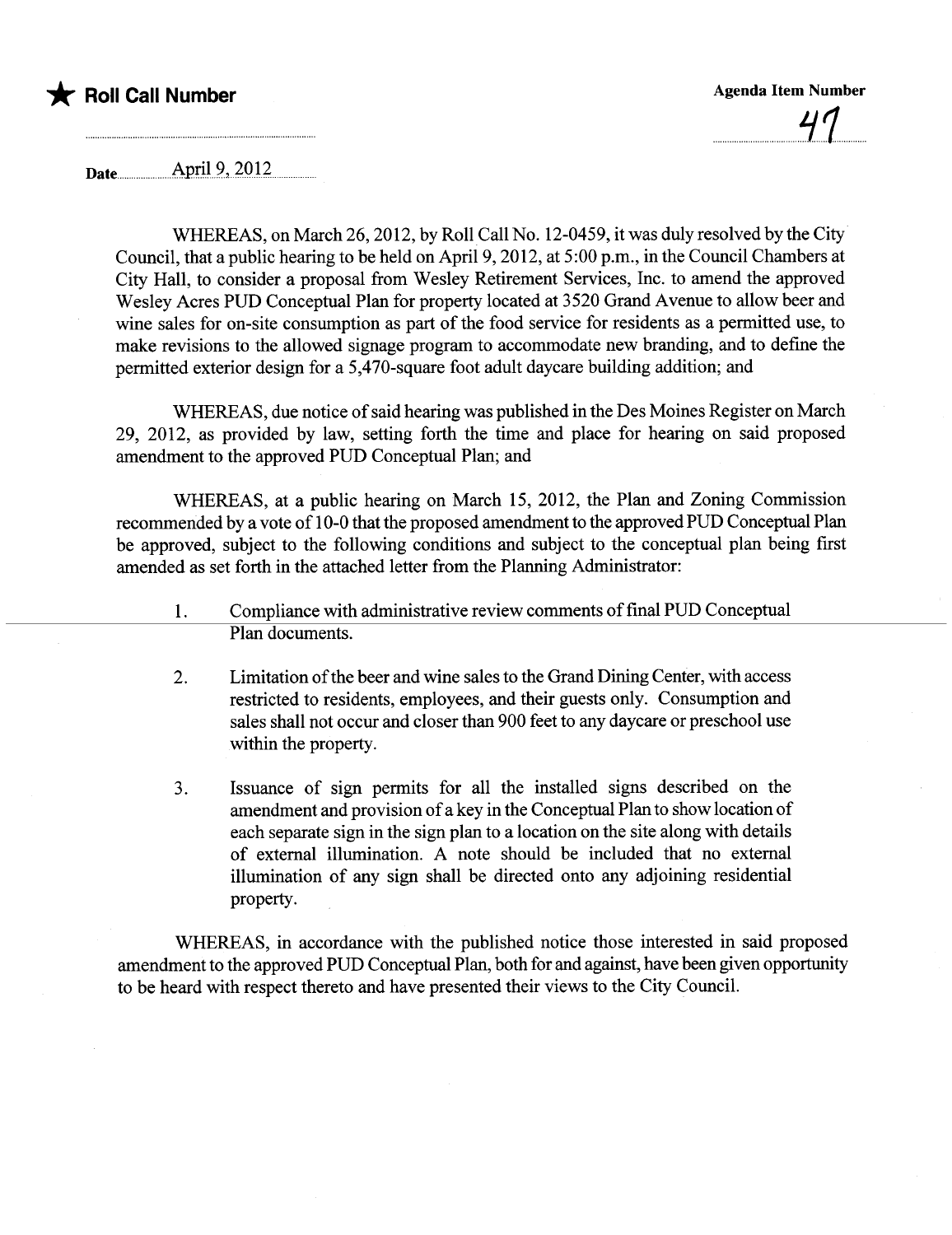### \* Roll Call Number Agenda Item Number Agenda Item Number

Date.......................Apr.iJ2,,~QJ~

NOW, THEREFORE, BE IT RESOLVED by the City Council of the City of Des Moines, Iowa, as follows:

1. Upon due consideration of the facts, statements of interested persons and arguments of counsel, the objections to said proposed amendments to the approved PUD Conceptual Plan for the property in the vicinity of 3520 Grand Avenue, and more specifically described below, are hereby overruled and the hearing is closed.

Lot 1 Official Plat of Lot 5 of Pierce's Subdivision of the North 1/2 of the Northeast 1/4 of Section 7, Township 78, Range 24 West of the 5th P.M and Lots 3 and 4 of the Official Plat of Lots 1 through 24 of Section 7, Township 78, Range 24 West of the 5th P.M, except that part described as follows:

Commencing at the Northeast corner of said Lot 1; thence South  $0^0$  (Degrees)  $09'$ (Minutes) 57" (Seconds) East along the Easterly line of said Lot 1, a distance of  $617.54$  feet; thence South  $89^{\circ}$  45' 23" East along the Northerly line of said Lot 1, a distance of 165.15 feet; thence South  $0^0$  04' 49" East along the East line of said Lot 1, a distance of 333.0 feet to the Point of Beginning; thence South  $0^0$  04' 49" East along the East line of said Lot 1, a distance of 325.15 feet to the Southeast corner of said Lot 1; thence North  $89^{\circ}$  26' 27" West along the South line of said Lot 1, a distance of 263.37 feet; thence North  $0^0$  15' 28" West, 259.0 feet; thence North  $45^0$ 00' 00" East 91.12 feet; thence North  $89^{\circ}$  45' 23" East, 199.64 feet to the Point of Beginning; and that part of the South 200.0 feet of the North 540.0 feet of Lot 5 (except the West 33 feet thereof) of the Official Plat Lots 1 though 24 of Section 7, Township 78 North, Range 24, West of the 5th P.M.; and all of Lot 1 in Portland Place, an Official Plat, all now included in and forming a part of the City of Des Moines, Polk County, Iowa.

2. The proposed amended PUD Conceptual Plan is hereby found to be in conformance with the Des Moines 2020 Community Character Land Use Plan, subject to the conditions identified below.

-2-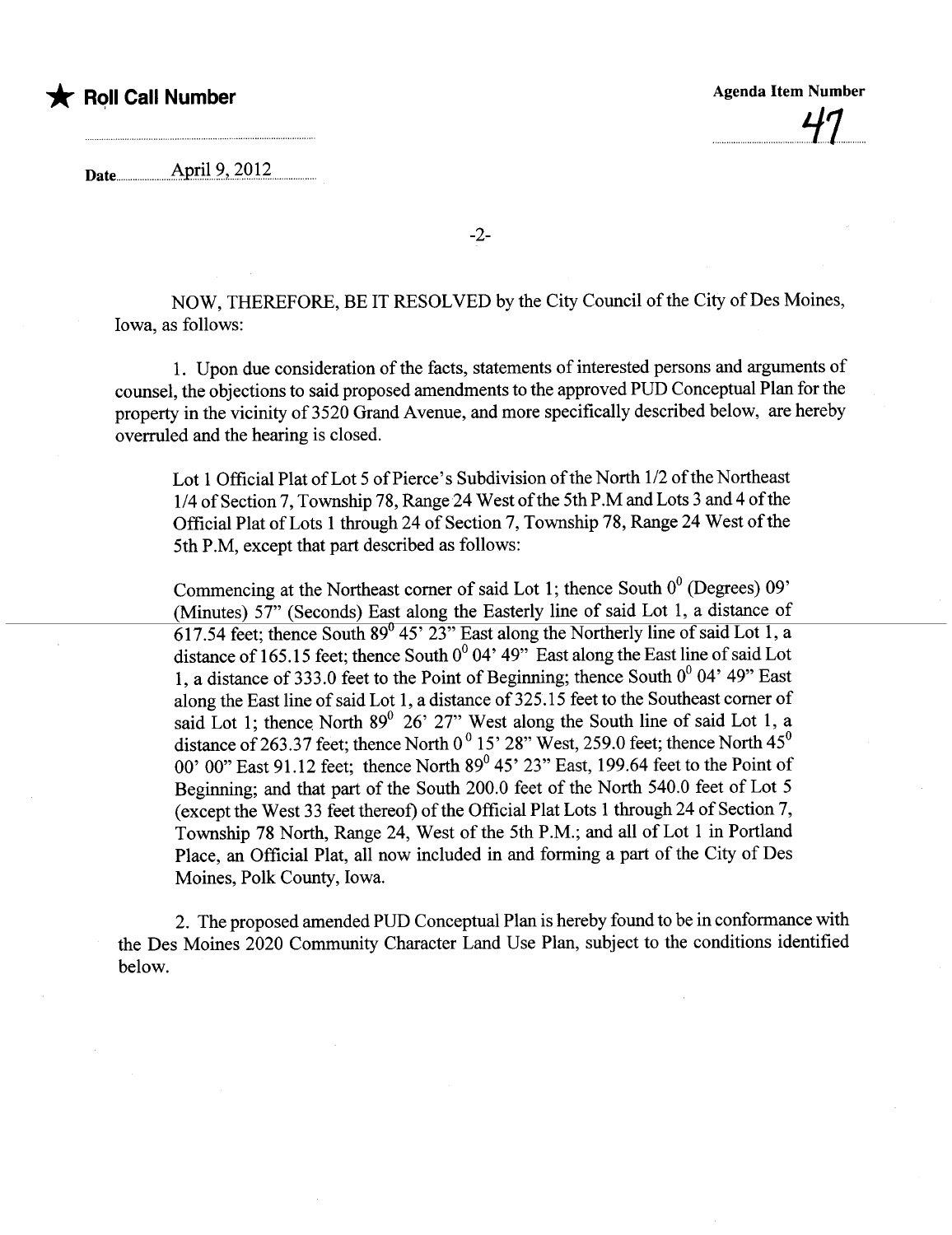## \* Roll Call Number Agenda Item Number Agenda Item Number

 $41$ 

Date..April9..2'Ol2.........

-3-

3. The amended PUD Conceptual Plan for the Property described above, which is on file in the Community Development Deparment, is hereby approved, subject to the plan being first amended to satisfy the conditions recommended by the Plan and Zoning Commission as set forth in the attached letter from the Planning Administrator, and subject to approval of such amendments by the Community Development Director.

MOVED by\_\_\_\_\_\_\_\_\_\_\_\_\_\_\_\_\_\_\_\_\_\_\_\_\_\_\_\_\_\_\_\_\_\_\_ to adopt.

FORM APPROVED:

Michael F. Kelley Assistant City Attorney

| <b>COUNCIL ACTION</b> | <b>YEAS</b> | <b>NAYS</b> | <b>PASS</b> | <b>ABSENT</b>   | <b>CERTIFICATE</b>                                                                                |  |  |  |
|-----------------------|-------------|-------------|-------------|-----------------|---------------------------------------------------------------------------------------------------|--|--|--|
| <b>COWNIE</b>         |             |             |             |                 |                                                                                                   |  |  |  |
| <b>COLEMAN</b>        |             |             |             |                 | I, DIANE RAUH, City Clerk of said City hereby<br>certify that at a meeting of the City Council of |  |  |  |
| <b>GRIESS</b>         |             |             |             |                 | said City of Des Moines, held on the above date,                                                  |  |  |  |
| <b>HENSLEY</b>        |             |             |             |                 | among other proceedings the above was adopted.                                                    |  |  |  |
| <b>MAHAFFEY</b>       |             |             |             |                 |                                                                                                   |  |  |  |
| <b>MEYER</b>          |             |             |             |                 | IN WITNESS WHEREOF, I have hereunto set my<br>hand and affixed my seal the day and year first     |  |  |  |
| <b>MOORE</b>          |             |             |             |                 | above written.                                                                                    |  |  |  |
| <b>TOTAL</b>          |             |             |             |                 |                                                                                                   |  |  |  |
| <b>MOTION CARRIED</b> |             |             |             | <b>APPROVED</b> |                                                                                                   |  |  |  |
|                       |             |             |             |                 |                                                                                                   |  |  |  |
|                       |             |             |             |                 |                                                                                                   |  |  |  |
| Mayor                 |             |             |             |                 | <b>City Clerk</b>                                                                                 |  |  |  |
|                       |             |             |             |                 |                                                                                                   |  |  |  |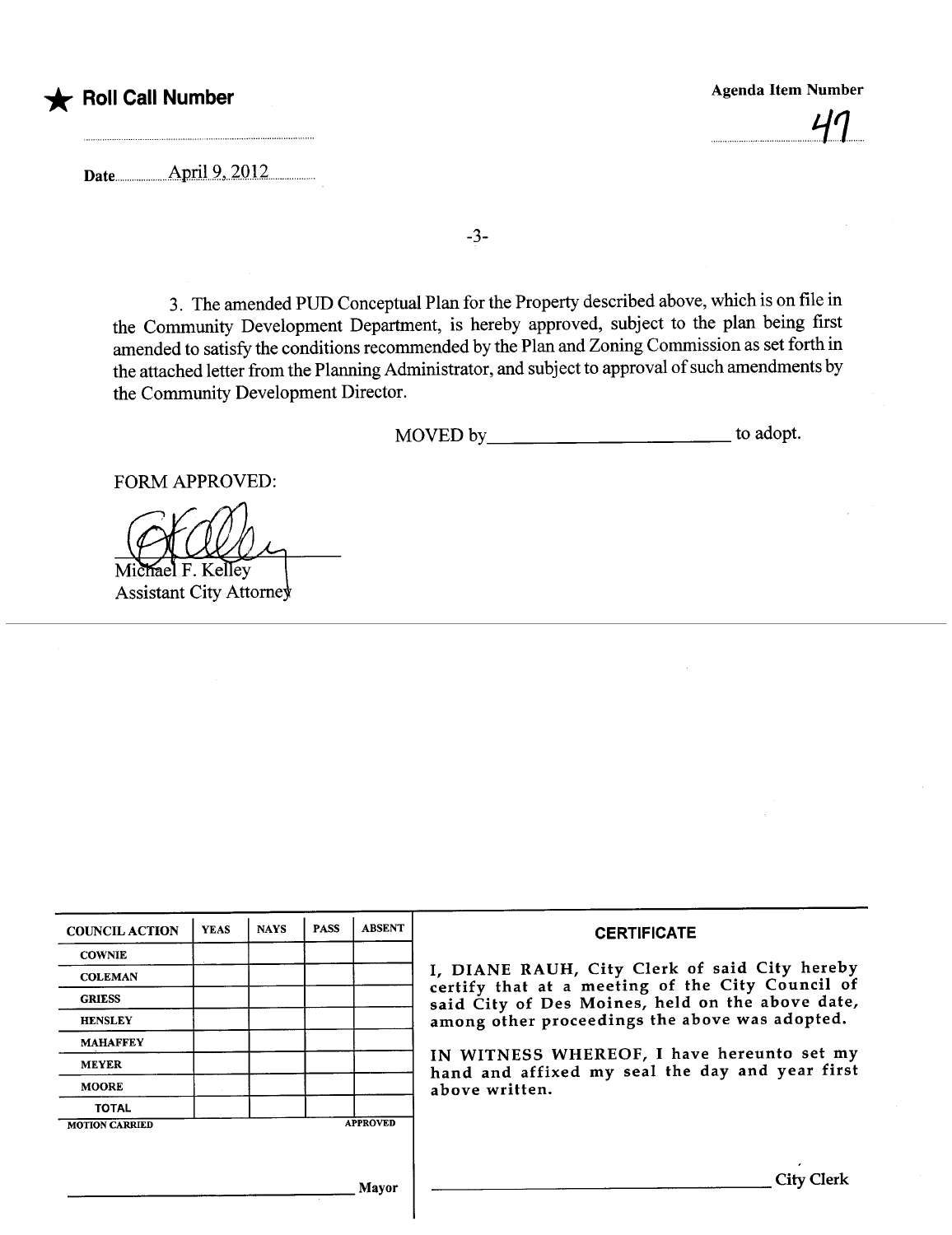| Request from Wesley Retirement Services, Inc. (owner) represented by Shareen<br>Anderson (officer) for an amendment to the Wesley Acres PUD Conceptual Plan for<br>property located at 3520 Grand Avenue. |                                                                                                                                                                                                                                                                                                                                                                                                                                           |                |                                         |        |              |                                          |  | File #<br>ZON2012-00020 |  |   |
|-----------------------------------------------------------------------------------------------------------------------------------------------------------------------------------------------------------|-------------------------------------------------------------------------------------------------------------------------------------------------------------------------------------------------------------------------------------------------------------------------------------------------------------------------------------------------------------------------------------------------------------------------------------------|----------------|-----------------------------------------|--------|--------------|------------------------------------------|--|-------------------------|--|---|
| <b>Description</b><br>of Action                                                                                                                                                                           | Review and approval for an amendment to the Wesley Acres PUD Conceptual Plan for<br>property located at 3520 Grand Avenue, to allow beer and wine sales for on-site<br>consumption as part of the food service for residents as a permitted use, to make revisions<br>to the allowed signage program to accommodate new branding, and to define the<br>permitted exterior design for a 5,470-square foot adult daycare building addition. |                |                                         |        |              |                                          |  |                         |  |   |
| 2020 Community<br><b>Character Plan</b>                                                                                                                                                                   |                                                                                                                                                                                                                                                                                                                                                                                                                                           |                | <b>High-Density Residential</b>         |        |              |                                          |  |                         |  |   |
| Horizon 2035<br><b>Transportation Plan</b>                                                                                                                                                                |                                                                                                                                                                                                                                                                                                                                                                                                                                           |                | No Planned Improvements                 |        |              |                                          |  |                         |  |   |
| <b>Current Zoning District</b>                                                                                                                                                                            |                                                                                                                                                                                                                                                                                                                                                                                                                                           |                | "PUD" Planned Unit Development District |        |              |                                          |  |                         |  |   |
| <b>Proposed Zoning District</b>                                                                                                                                                                           |                                                                                                                                                                                                                                                                                                                                                                                                                                           |                | "PUD" Planned Unit Development District |        |              |                                          |  |                         |  |   |
| <b>Consent Card Responses</b><br>Inside Area<br>Outside Area                                                                                                                                              |                                                                                                                                                                                                                                                                                                                                                                                                                                           | In Favor<br>20 |                                         |        | Not In Favor | Undetermined                             |  | % Opposition            |  |   |
| <b>Plan and Zoning</b><br><b>Commission Action</b>                                                                                                                                                        | Approval<br>Denial                                                                                                                                                                                                                                                                                                                                                                                                                        |                |                                         | $10-0$ |              | Required 6/7 Vote of<br>the City Council |  | Yes<br>No               |  | X |

 $\bar{\mathbf{v}}$ 



ヸ

 $\bar{z}$ 

 $\sim$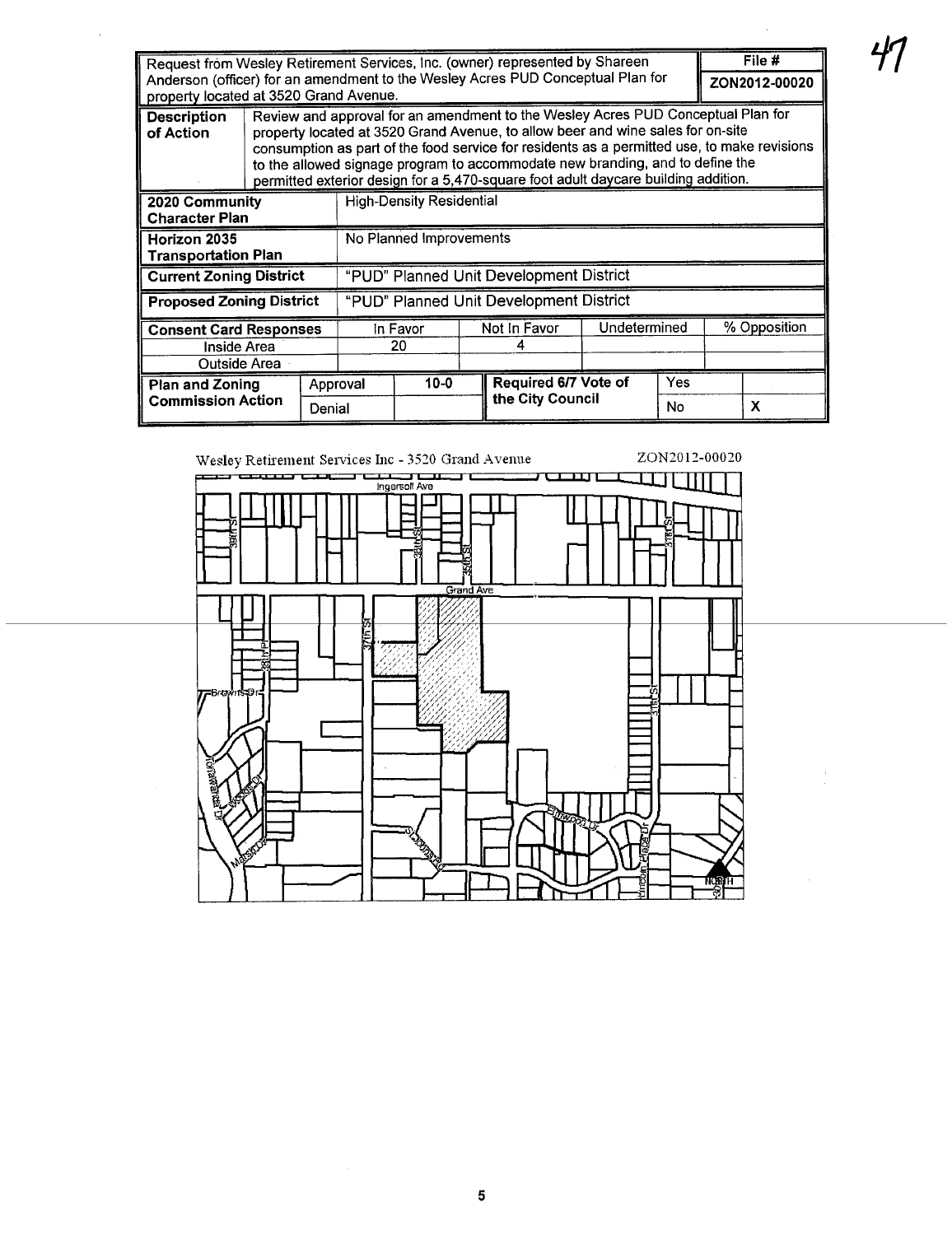

# $\sqrt{h}$

47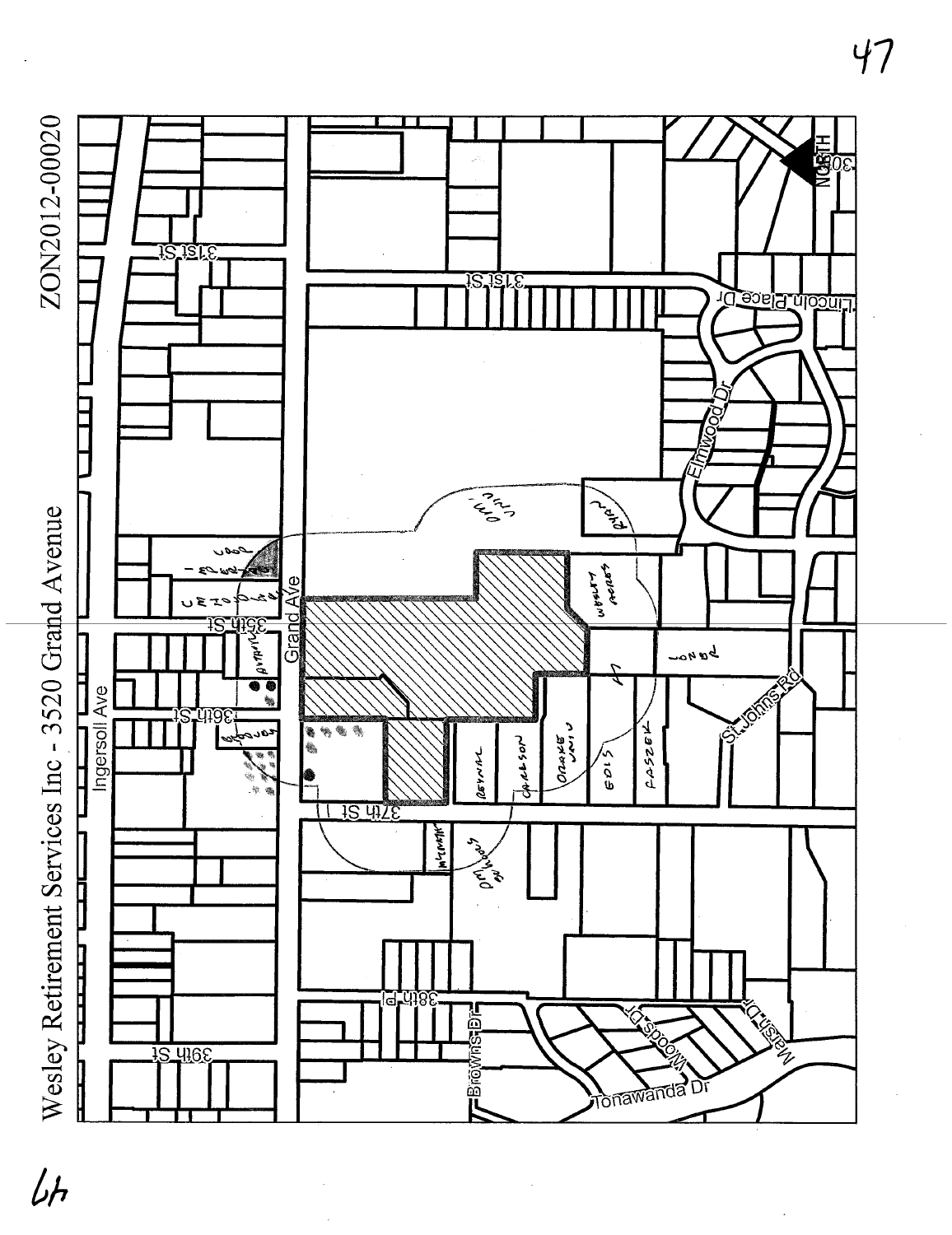Date. March 21, 2012  $\overline{41}$ 

 $\text{Call }#$ 

Honorable Mayor and City Council City of Des Moines, Iowa

Members:

Communication from the City Plan and Zoning Commission advising that at their meeting held March 15, 2012, the following action was taken:

#### COMMISSION RECOMMENDATION:

After public hearing, the members voted 10-0 as follows:

| <b>Commission Action:</b> | Yes | <b>Nays</b> | Pass | Absent |
|---------------------------|-----|-------------|------|--------|
| JoAnne Corigliano         | Χ   |             |      |        |
| <b>Shirley Daniels</b>    | Χ   |             |      |        |
| <b>Jacqueline Easley</b>  | Χ   |             |      |        |
| <b>Tim Fitzgerald</b>     | Χ   |             |      |        |
| Dann Flaherty             |     |             |      | Χ      |
| John "Jack" Hilmes        |     |             |      | Χ      |
| <b>Joel Huston</b>        |     |             |      | Χ      |
| <b>Ted Irvine</b>         | Χ   |             |      |        |
| Greg Jones                | Χ   |             |      |        |
| <b>William Page</b>       | Χ   |             |      |        |
| <b>Christine Pardee</b>   | Χ   |             |      |        |
| <b>Mike Simonson</b>      |     |             |      |        |
| <b>CJ Stephens</b>        |     |             |      |        |

APPROVAL of a request from Wesley Retirement Services, Inc. (owner) represented by Shareen Anderson (officer) for an amendment to the Wesley Acres PUD Conceptual Plan for property located at 3520 Grand Avenue, to allow beer and wine sales for on-site consumption as part of the food service for residents as a permitted use, to make revisions to the allowed signage program to accommodate new branding, and to define the permitted exterior design for a 5,470-square foot adult daycare building addition subject to the following:

- 1. Compliance with administrative review comments of final PUD Conceptual Plan documents.
- 2. Limitation of the beer and wine sales to the Grand Dining Center, with access restricted to residents, employees, and their guests only. Consumption and sales shall not occur and closer than 900 feet to any daycare or preschool use within the property.



**CITY PLAN AND ZONING COMMISSIO** ARMORY BUILDING 602 ROBERT D, RAY DRIVE DES MOINES, IOWA 50309 -1881 (515) 283-4182

> ALL-AMERICA CITY 1949,1976,1981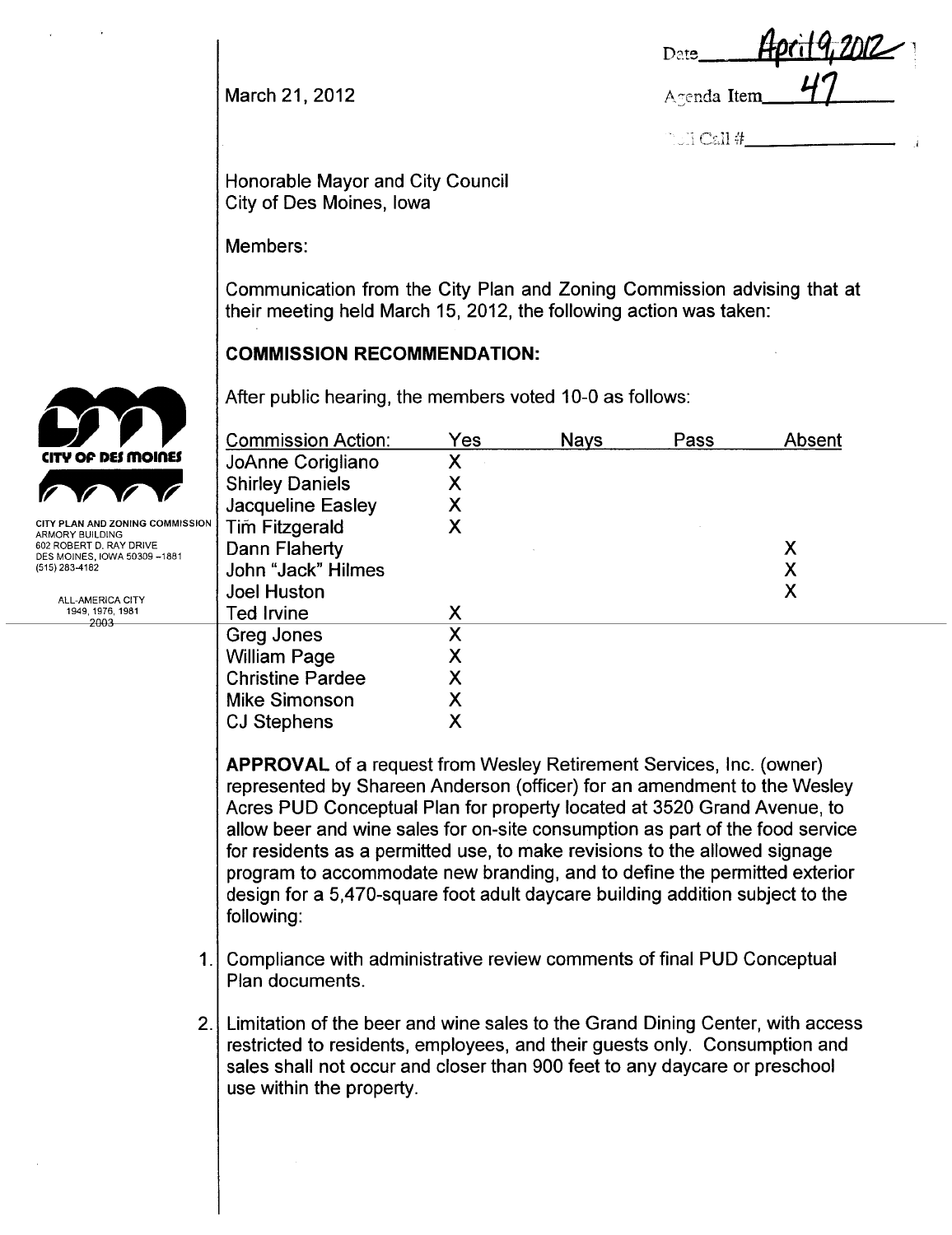3. Issuance of sign permits for all the installed signs described on the amendment and provision of a key in the Conceptual Plan to show location of each separate sign in the sign plan to a location on the site along with details of external illumination. A note should be included that no external illumination of any sign shall be directed onto any adioining residential property.

Written Responses 20 In Favor 4 In Opposition

#### STAFF RECOMMENDATION TO THE P&Z COMMISSION

Staff recommends approval of the proposed amendment to the Wesley Acres PUD Conceptual Plan subject to the following:

- 1. Compliance with administrative review comments of final PUD Conceptual Plan documents.
- 2. Limitation of the beer and wine sales to the Grand Dining Center, with access restricted to residents, employees, and their guests only. Consumption and sales shall not occur and closer than 900 feet to any daycare or preschool use within the property.
- 3. Issuance of sign permits for all the installed signs described on the amendment and provision of a key in the Conceptual Plan to show location of each separate sign in the sign plan to a location on the site along with details of external illumination. A note should be included that no external illumination of any sign shall be directed onto any adjoining residential property.

#### STAFF REPORT

#### i. GENERAL INFORMATION

- 1. Purpose of Request: The applicant is seeking approval of a campus signage program that was implemented within the past six months as well as to redefine a previously proposed expansion of an adult day care area. Additionally, the applicant is proposing to add beer and wine sales to the food service dining offerings for residents. This is proposed to be within the Grand Dining Center, which is restricted to residents and employees by a key lock system and is over 900 feet from the Children's Garden Daycare Center within the campus.
- 2. Size of Site: Approximately 13.9 acres with 430' of frontage on Grand Avenue.
- 3. Existing Zoning (site): "PUD" Planned Unit Development.
- 4. Existing Land Use (site): High-density residential retirement living campus, to include a healthcare facility and adult and children daycare centers.
- 5. Adjacent Land Use and Zoning: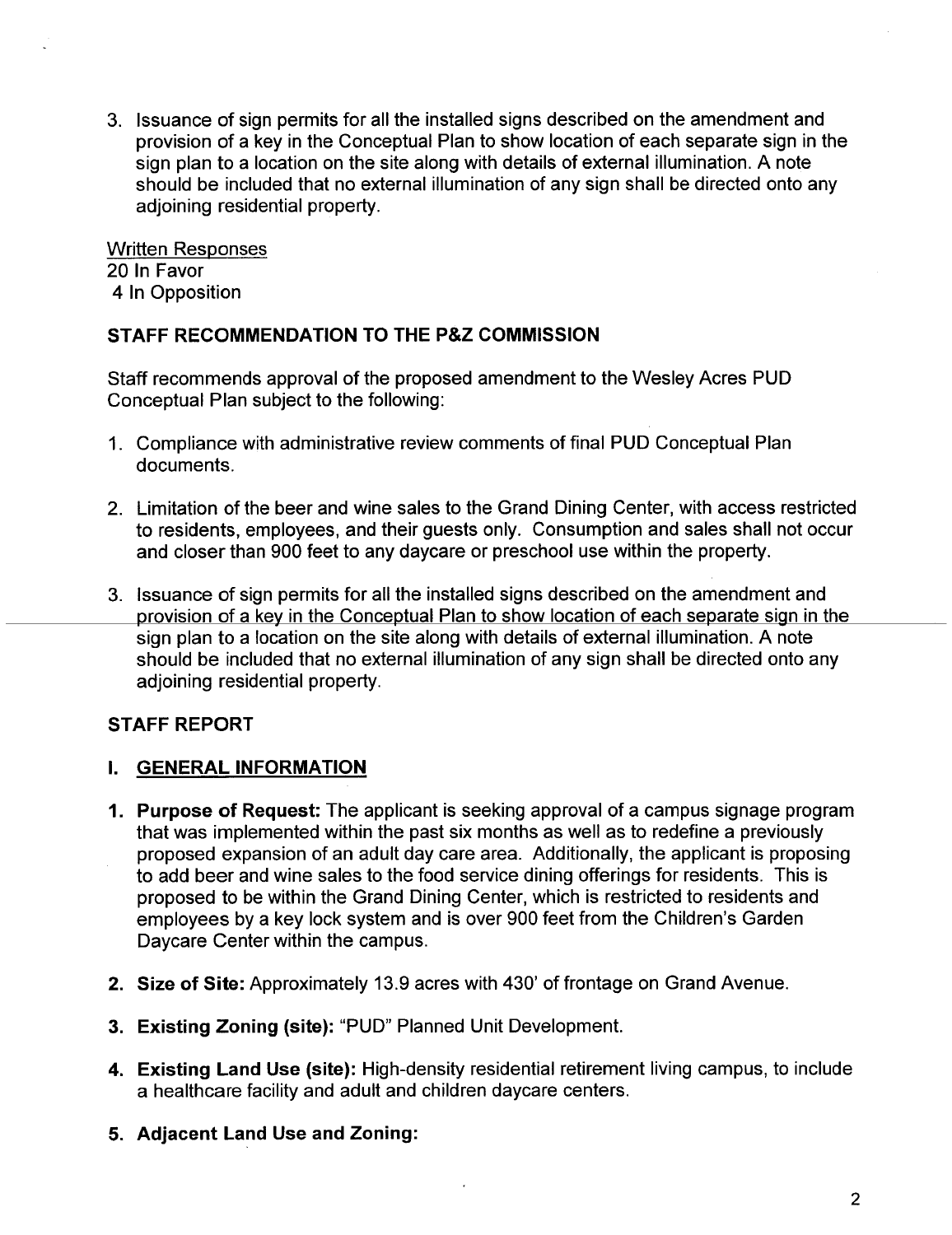**North - "R-4", Use is high density residential.** 

South - "R1-80", Use is large lot single-family residential.

East - "R-4", Uses are Des Moines University Osteopathic School of Medicine and single-family homes.

West  $-$  "R-3"& "R-4", Uses are high density residential, Sisterhood of the PEO, and the First Church of Christian Science.

- 6. General Neighborhood/Area Land Uses: The surrounding neighborhood uses primarily consist of high density residential and institutional uses along Grand Avenue with large lot estate single-family homes to the south and a timbered landscape in between.
- 7. Applicable Recognized Neighborhood(s): Greenwood Historic Neighborhood Association.
- 8. Relevant Zoning History: The original PUD zoning was approved in 1992. Subsequent amendments to the Conceptual Plan have allowed for various minor additions and new buildings on the site. The most recent amendment was made by the City Council on May 9, 2011 and included expansion of the parking areas to add 66 spaces of off-street parking.
- 9. 2020 Community Character Land Use Plan Designation: High Density Residential.
- 10. Applicable Regulations: The Commission reviews all proposals to amend zoning boundaries or regulations within the City of Des Moines. This includes amendments to PUD Concept Plan that would increase the use density or intensity or make expansion to the built density. The Commission may make recommendations to the City Council on conditions to be made in addition to the existing regulations so long as the subject property owner agrees to them in writing. The recommendation of the Commission wil be forwarded to the City Council.

#### II. ADDITIONAL APPLICABLE INFORMATION

- 1. Landscaping and Natural Features: The previously approved amendment proposed landscaping along newly added parking areas. Enforcement staff will review the site prior to issuing a Certificate of Zoning Compliance for those improvements. No new landscaping is proposed for the subject amendment. However, the applicant is still obligated to maintain previously approved landscape materiaL.
- 2. Drainage/Grading: Engineering and Public Works staff has reviewed the Conceptual Plan with regard to drainage impacts. The additional improvements will require compliance with storm water management standards applicable to sites with any Development Plan revision. This includes any necessary amendment to detention improvements for water quality purposes and for flood control. The Conceptual Plan shows the previously approved storm water management improvements. Final Development Plans for the proposed addition will be reviewed by Engineering staff for consideration of the additional impervious surface.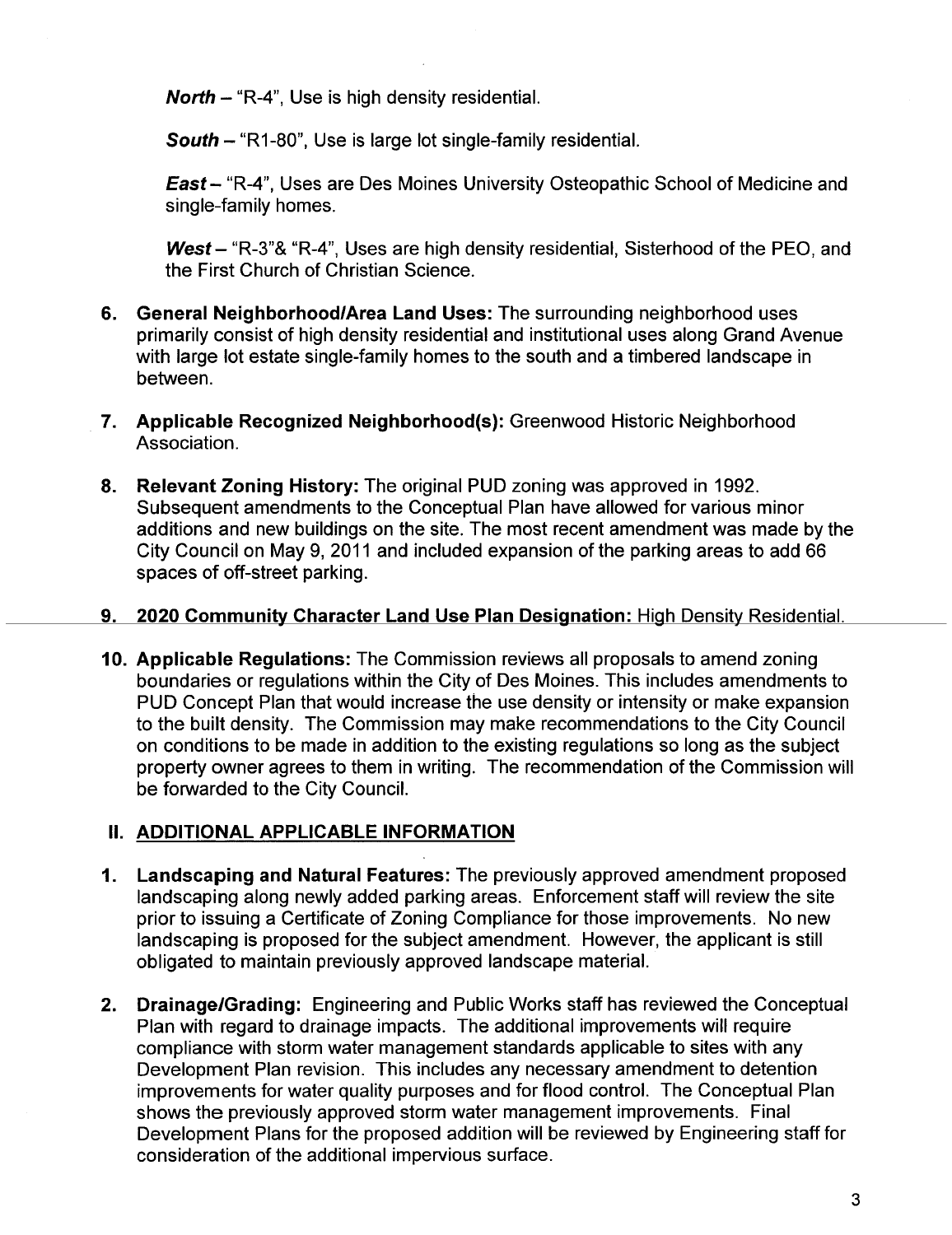3. Land Use: The amendment proposes to add beer and wine sales to residents dining in the Grand dining hall of the complex. In other Zoning districts this would be viewed as a restaurant. The licensed premises would normally be required to maintain a 75 foot separation under Zoning from any parcel containing a licensed day care. In this case the applicant also operates a day care for children on the same parceL.

Because the property is zoned PUD, it is not technically subject to the 75-foot separation, and cannot seek relief from the Board of Adjustment for the use of selling wine and beer. However in reviewing the proposed sale of wine and beer as an amended use to the PUD staff seeks to consider the same intent for protection of the day care.

The beer and wine sales is written in the amendment to be limited to the Grand Dining Center, which is over 900 feet away from the licensed daycare and preschool. In addition the dining center is not open to the public and is limited to residents and their guests. Access to the dining area is protected by a key lock control. Staff believes that so long as the beer and wine sales meet these limitations, the intent of the requirements applicable to other zoning districts is maintained.

- 4. Urban Design: An architectural elevation view for the proposed addition to the healthcare/daycare center has been submitted with the amendment. The proposed addition would have a single-story flat roof design. The addition is proposed with exterior material of facebrick to match the existing building. Soffits of stucco material are proposed above aluminum windows below an aluminum coping and matching decorative metal railing on the roof. The proposed addition will generally only be visible from within the site. Staff believes that this is compatible with the existing campus buildings and surrounding neighborhood.
- 5. Signs: The applicant recently installed 15 freestanding signs throughout the premises to improving wayfinding within the campus. (See sheet SP4 of the Conceptual Plan, with locations shown as "A" on sheets SP2 & SP3). These signs augment some previously approved signs. Because the proposed signs all contain the applicant's new branding, they are considered identification signs and require amendment to the Conceptual Plan along with issuance of sign permits by the Permit and Development Center. If they did not contain the branding, they could be permitted administratively.

Staff believes that the size and number of signs are within the scale and purpose of the approved campus use. Additionally, staff believes that the branding and design are in character with the campus and the surrounding neighborhood. The final Conceptual Plan needs to key the specific sign to specific location on the plan for permitting purposes rather than just showing a generic label of a new sign for the locations. Also, any proposed external illumination for any of the signs needs to be described. The applicant will need to ensure any lighting for signs is not directed towards any adjoining residential property.

#### SUMMARY OF DISCUSSION

There was no discussion.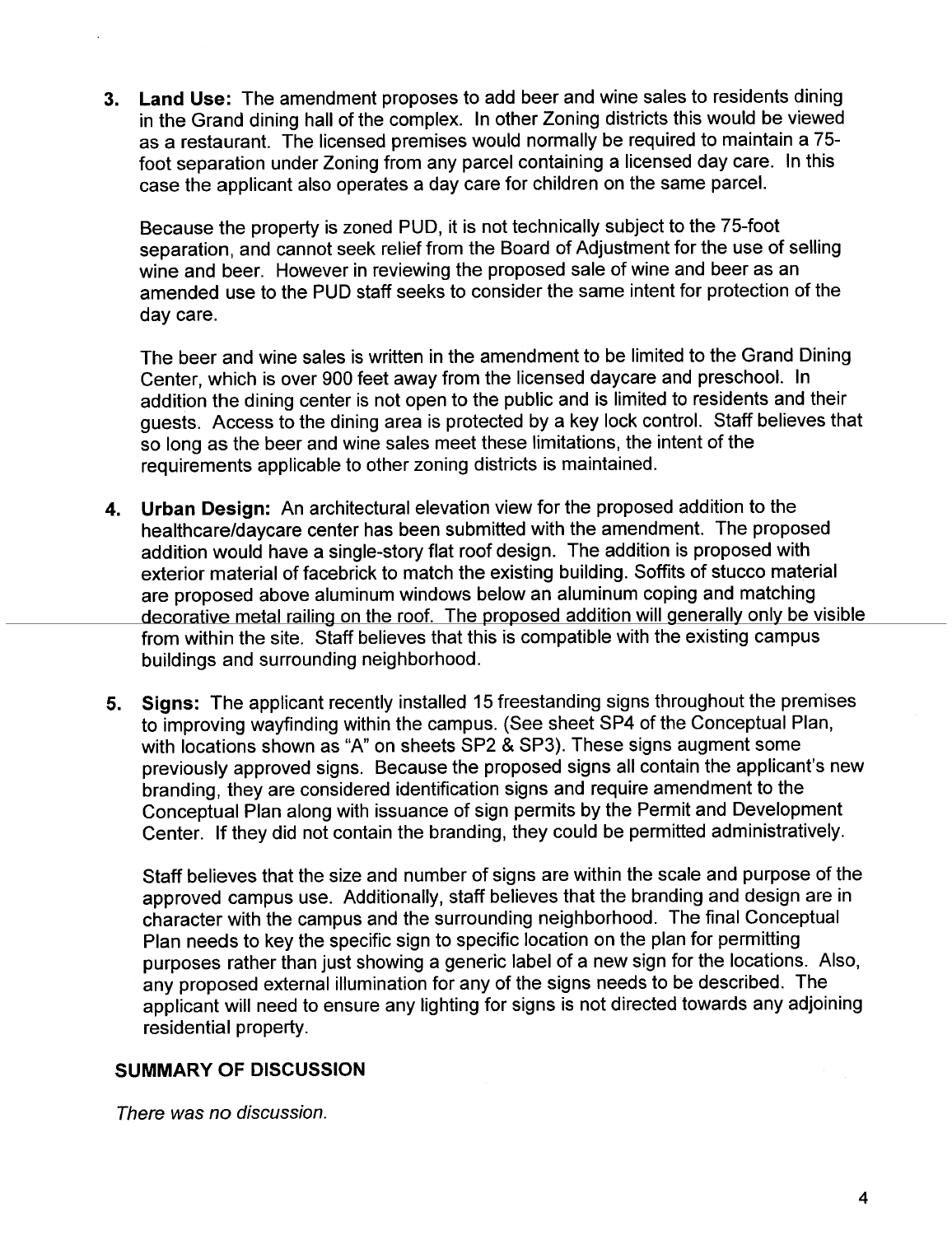#### CHAIRPERSON OPENED THE PUBLIC HEARING

There was no one to speak in favor or in opposition of the applicant's request.

#### COMMISSION ACTION:

Ted Irvine moved staff recommendation for the amendment to the Wesley Acres PUD Conceptual Plan subject to the following:

- 1. Compliance with administrative review comments of final PUD Conceptual Plan documents.
- 2. Limitation of the beer and wine sales to the Grand Dining Center, with access restricted to residents, employees, and their guests only. Consumption and sales shall not occur and closer than 900 feet to any daycare or preschool use within the property.
- 3. Issuance of sign permits for all the installed signs described on the amendment and provision of a key in the Conceptual Plan to show location of each separate sign in the sign plan to a location on the site along with details of external illumination. A note should be included that no external illumination of any sign shall be directed onto any adjoining residential property.

Motion passed 10-0.

Respectfully submitted,

Michael Ludwig, AICP Planning Administrator

MGL:clw

**Attachment**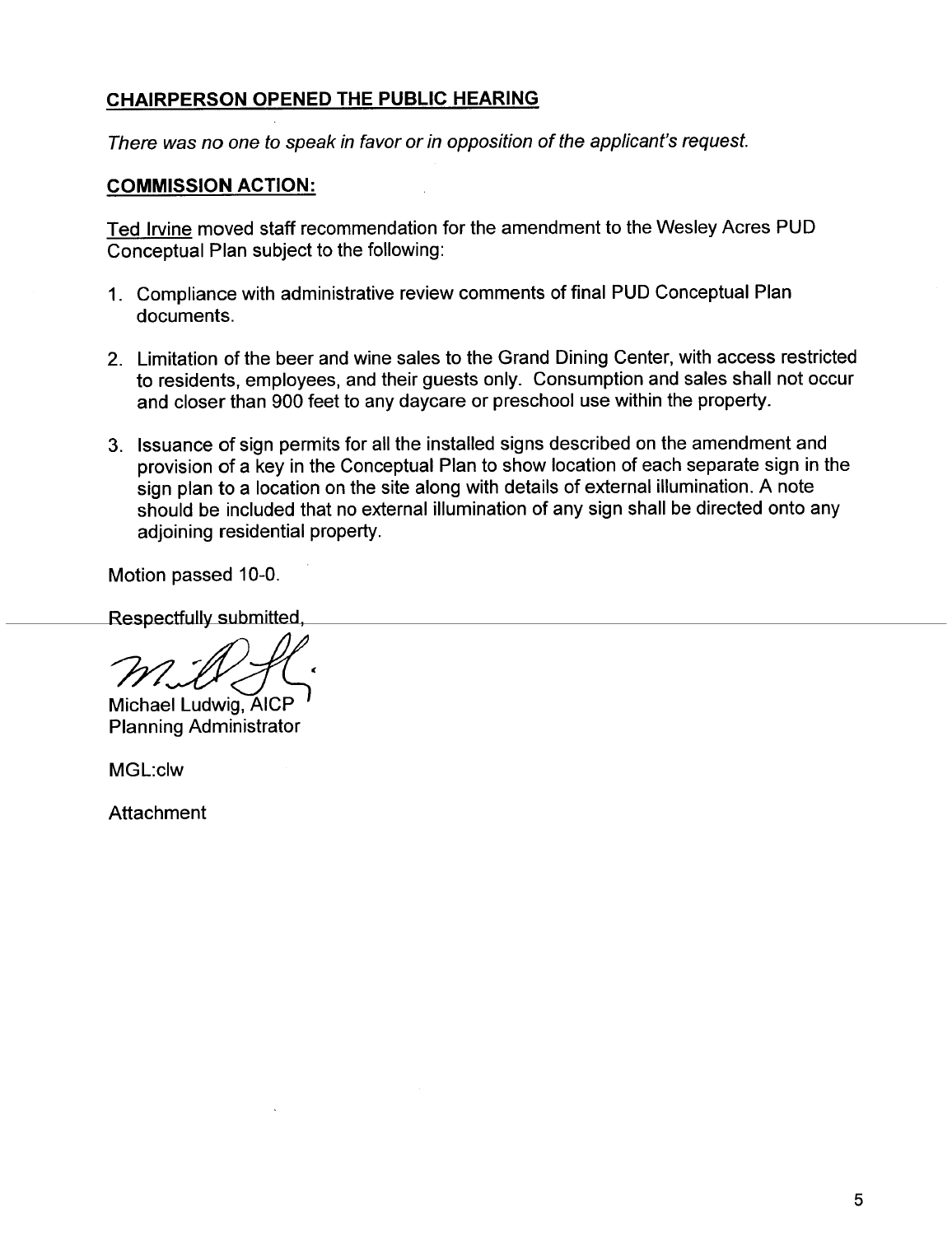2012 00020 へろい Date Item I (am) (am not) in favor of the request. Circle GRECEIVED COMMUNITY DEVELOPIMENT E enaer  $2012$ Signature $\binom{1}{1}$ MAR<sup>1</sup> ド DEPARTMENTAddress Reason for opposing or approving this request may be listed below:  $_{\text{Date}}$  3 - 6 - 2012 00020 2012 Item I (am) ((am not) in favor of the request. /ED NITY DEVELOPMENTht Name\_ Sandra **COMM MAR 19 2012** Signature Address 3660 Grand Ave #940 **DEPARTMENT** Reason for opposing or approving this request may be listed below: <u>Varger</u> orlighted donot want  $\sigma$  ) he street/too ugly. signage on additionwou Le adult day care Ó  $x \nleftrightarrow n \alpha$ tar ning increase tra Hazardous access Fesults=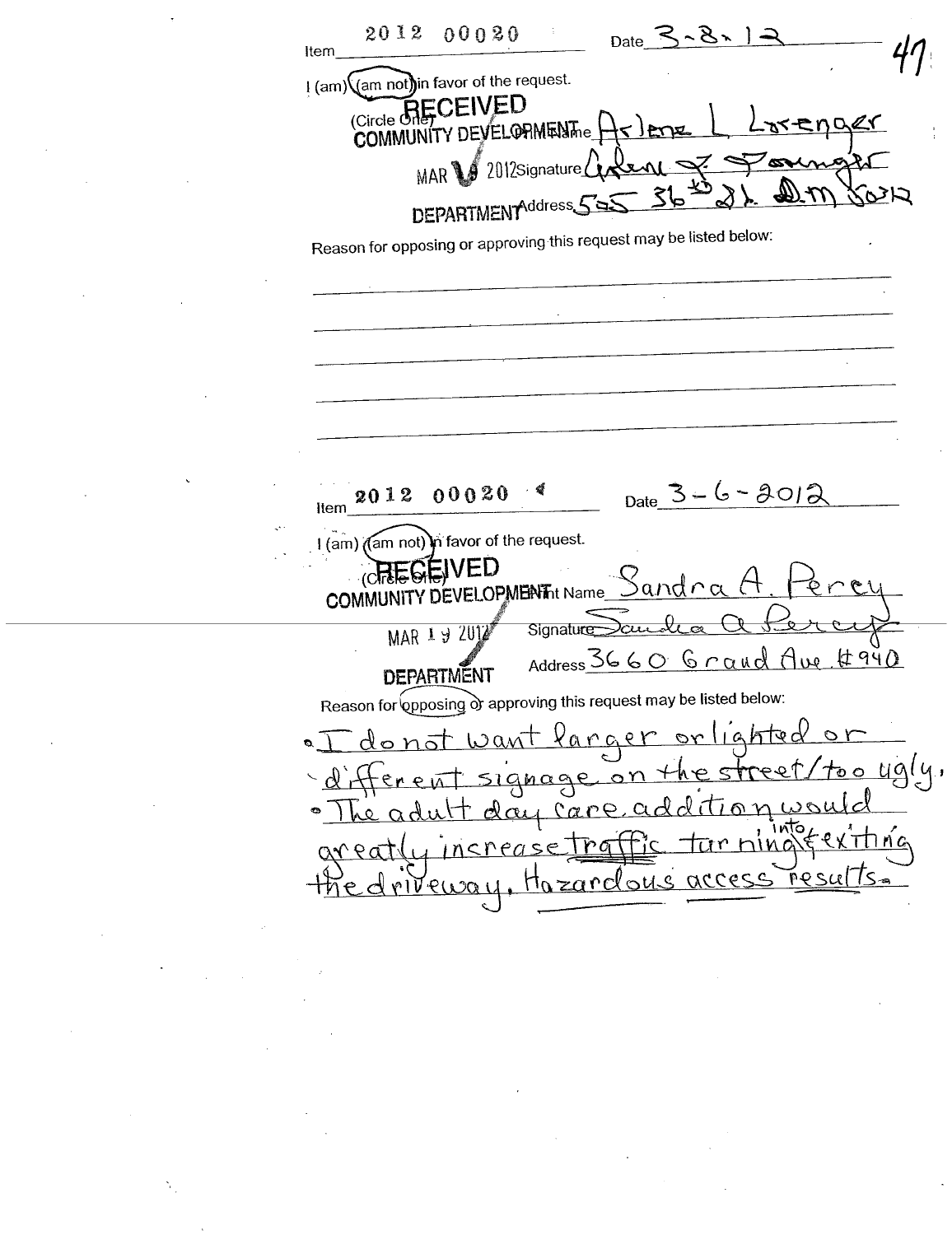$070$ Item Date  $00020$  $1$  (am)  $\sqrt{2}$  am not) in favor of the request. (Circle One)<br>RECEIVED Johngor 'e n **Print Name** COMMUNITY DEVELOPMENT rs-A MAR 1 y ZUIZ  $#301$ Address  $505 - 36$ Reason for the state of this request may be listed below: one enough lights and Here. Wesley acres Troffic  $\frac{c}{\sqrt{2}}$ alone adding alusoh - $\alpha$ bar dan  $\Join$ Date  $3 - 8 - 12$ Item\_2012\_00020 I (am) (am not) in favor of the request. (CircleTELLED Print Name\_ Beverly Kodel COMMUNITY DEVELOPMENT Signature MAR 19 2012 **Address** DEPARTMENT<br>Reason for opposing of approving this request may be listed below: pucally singh Cause George 2 rasti ugh  $\varrho_{i\mapsto\mathcal{H}_i}$ Fu would extleng Tr <u>тып он чоже теар</u> how your <u>astualión</u> affect This time. Wesley simployees Ive is ·Aorry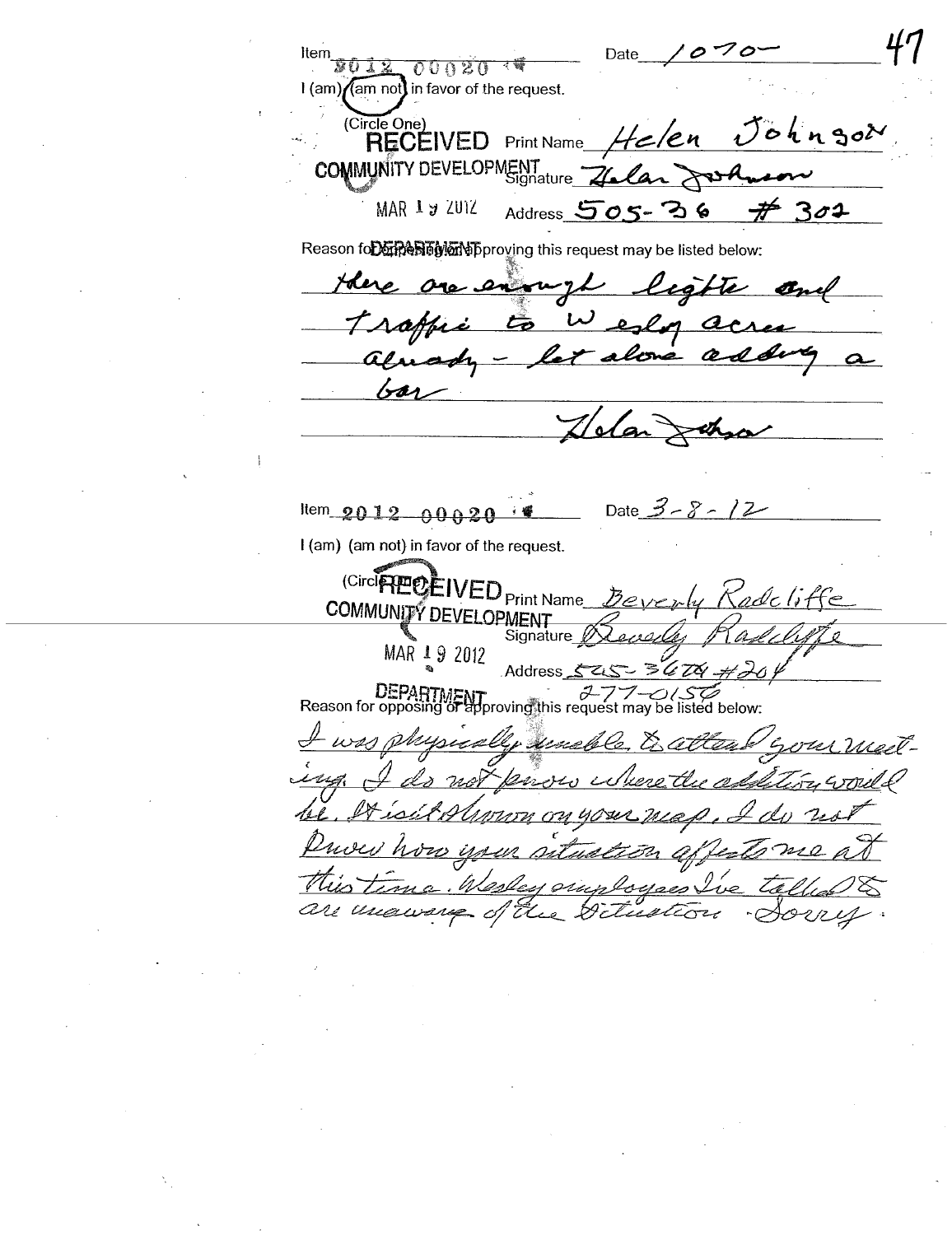Date Item  $901200020$  $\binom{1}{2}$  (am not) in favor of the request. RECEIVED Print Name R. Kevin LaGree (Circle One) COMMUNITY DEVELOPMENT MAR 1 3 2012 Address 366  $Unit610$  $4\!\!\sqrt{\varepsilon}$  $G$ ra Reason for opposing math by this request may be listed below: 2012 00020 Date Item (an endt) in favor of the request. (am) (CicOMMONITY DEVELOPMENT 1.IT / MAR 19 2012 #620 660 **DEPARTMEMBdress** amy  $m$ Reason for opposing or approving this request may be listed below: AS LONG AS THE SIGNAGE IS NOT HIGH SPOT LIGHTS, NEON OR FLASHING  $LIGHTS.$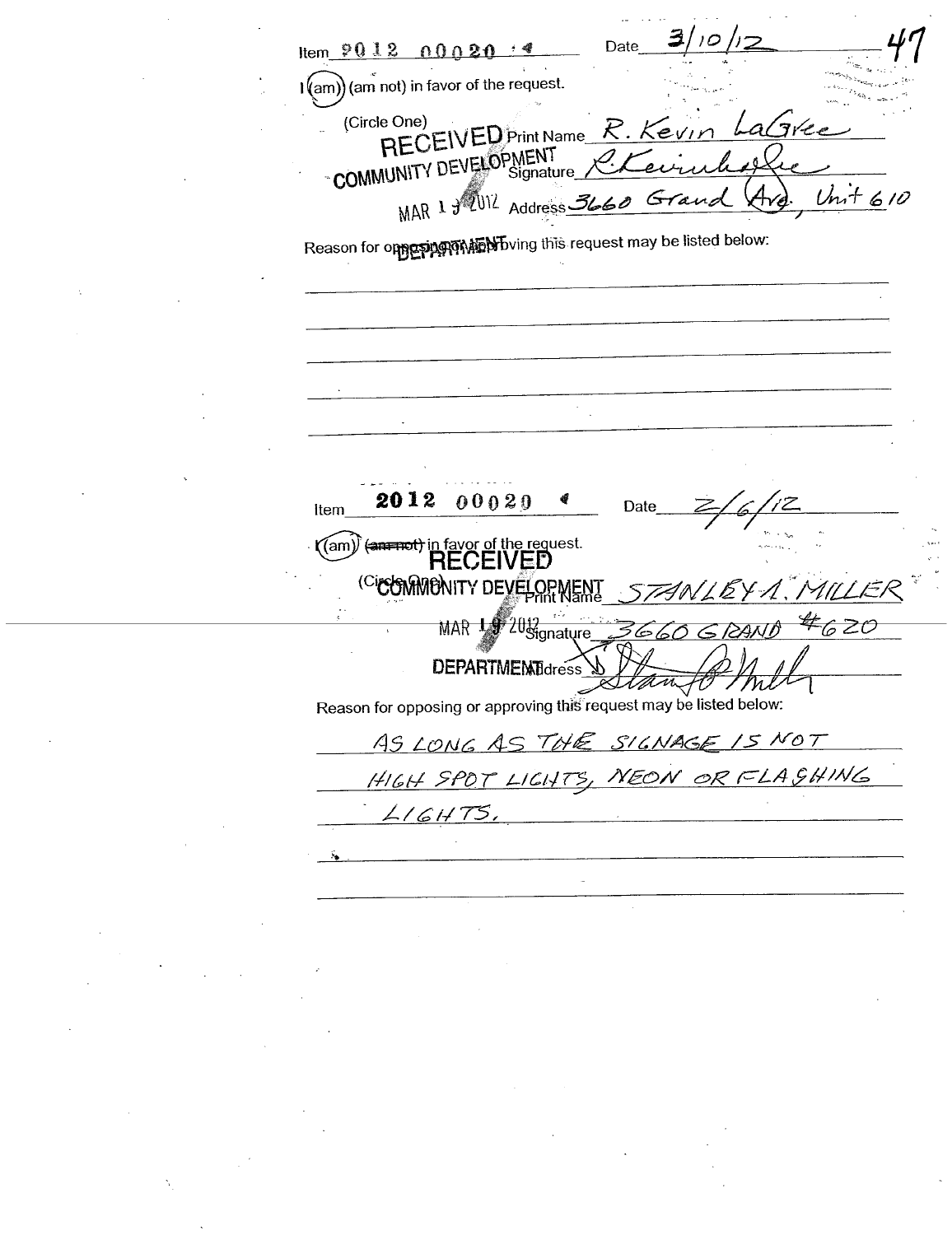Date March 7, 2012 Item  $(2012 \t 00020 \t 1)$ <br>(am) (am not) in favor of the request. (CRECEIVED **Print Name**  $c$ *Her* **COMMUNITY DEVELOPMENT** Signature **MAR 19 ZUIZ** Address ri in DEPARTMENT<br>Reason for opposing or approving this request may be listed 4366 times to cen outs קייקיי inmanity 61851 nos <u>ile canlear</u> Date  $3 - 6 - 12$ Item **हिंदा दे** इन 000Z0 (am not) in favor of the request.  $l$  (am) (Circle One) Print Name  $GFRRY$ MULLANE Signature I have  $3660$ مگر Address  $\overline{a}$ Reason for opposing or approving this request may be listed below: Mann othe 1o Xi Pood  $\bullet$ the 4 Works for en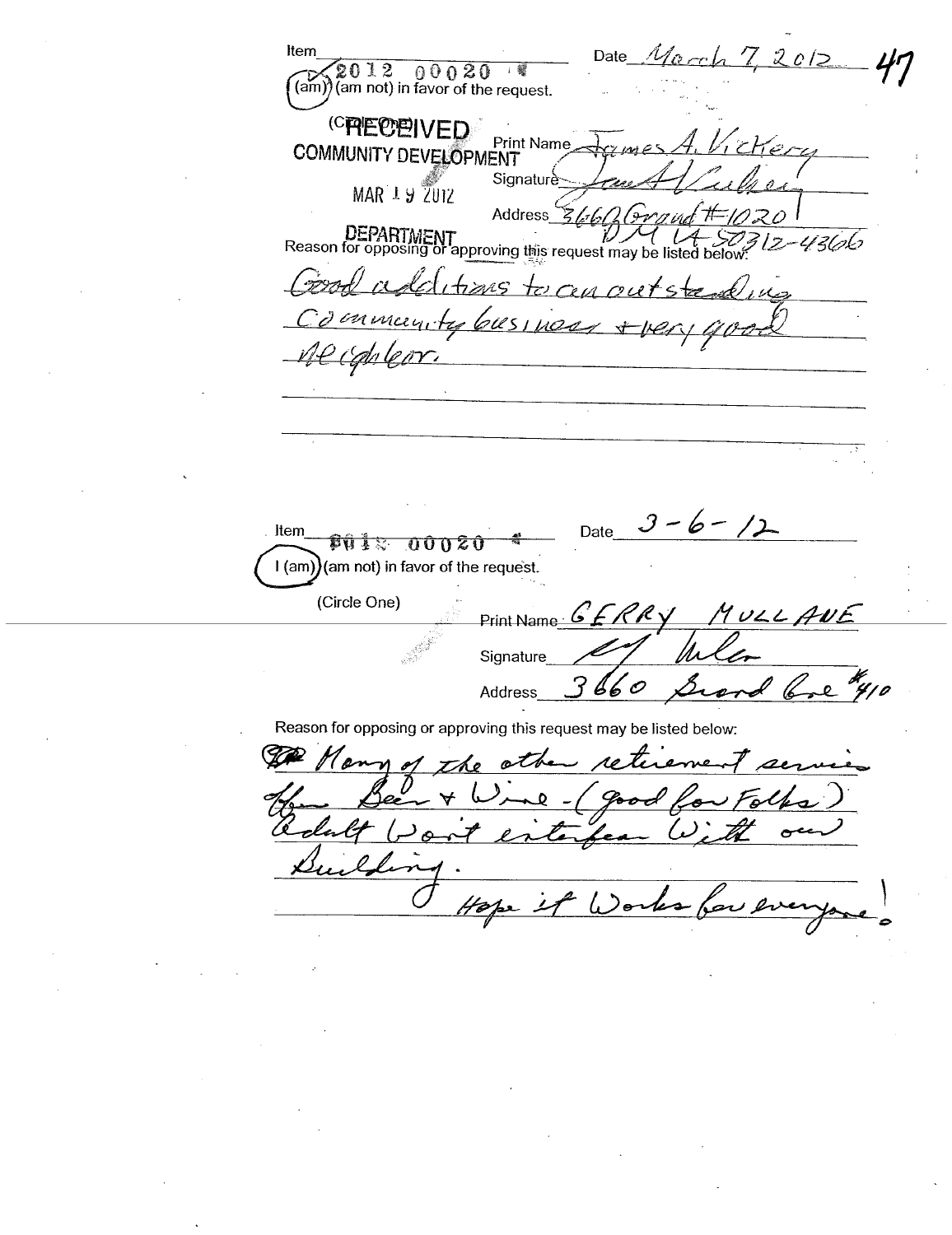$311$ 2012  $00020...$ Date Item  $\frac{1}{2}$  (am)  $\frac{1}{2}$  (am not) in favor of the request. (COMMUNITY DEVELOPMENT MAR 1 9 2012  $8.4604$ **DEPARTMENT**ddress Reason for opposing or approving this request may be listed below:  $h(a_1)0.11301$ tho . UVV ld t&এ*।*∧ Ţ١T  $0.15M$ Qire Vi SUCCIA apprové. I M I TI Juliet  $201200020$ Item Date  $3/$ 6  $\frac{d}{dt}$  $/2 \hat{A}$  (am) $\hat{A}$ (am not) in favor of the request. **Circh PCCEIVED** COMMUNITY DEVELOPMENT Signature MAR 19 2012 ,<br>36<u>6</u>  $21/750/$  $\mathcal{P}$ **Address DEPARTMENT**<br>Reason for opposing or approving this request may be listed below: hatever make them happy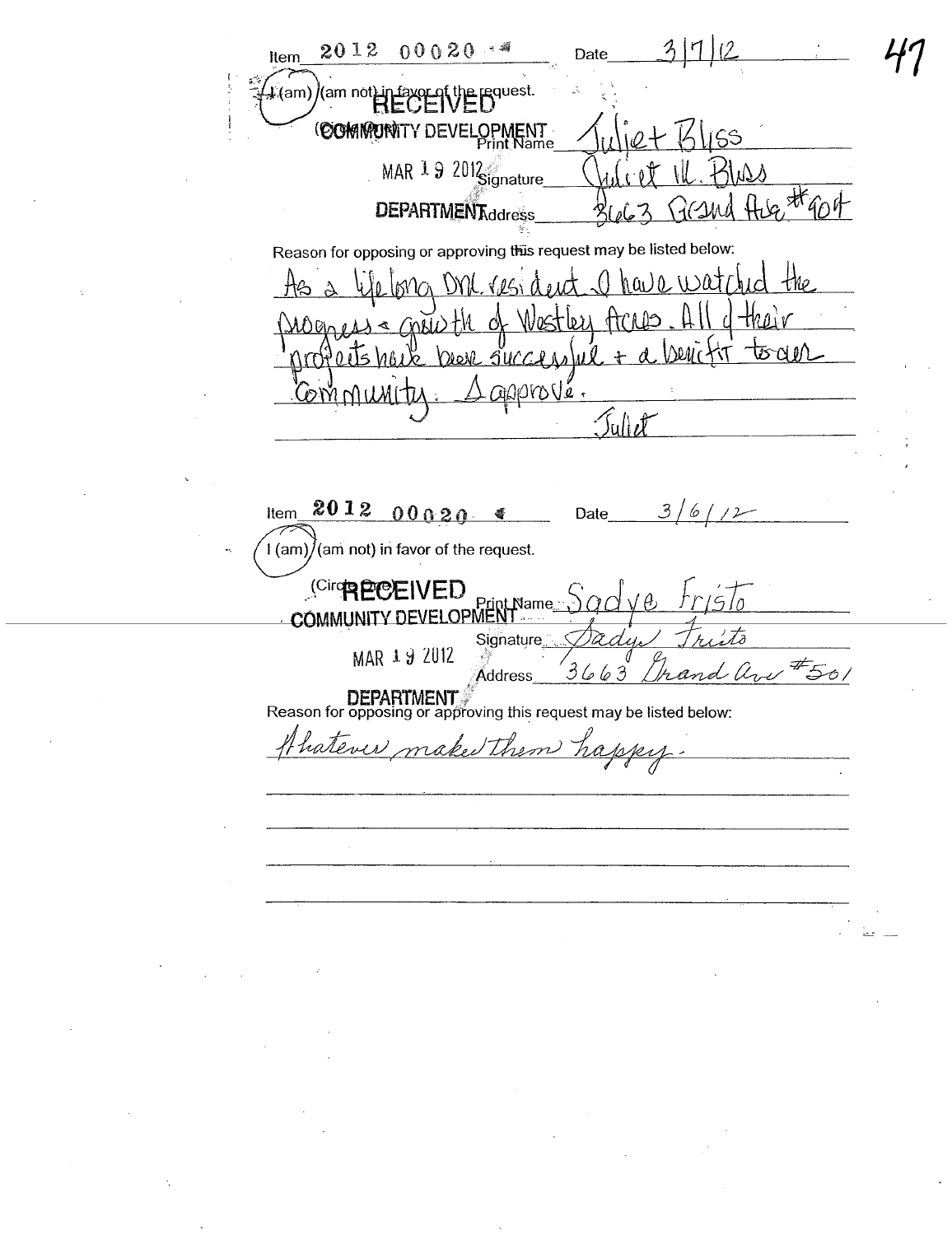$Date_3/6/2$  $20120020$ Item ั(am)∕ี (am not) in favor of the request. (Circle On RECEIVED Name Melba <u>Scaglione</u> **COMMUNITY DEVELOPMENT** Signature بهها لأهلا MAR 19 2012  $407$ **Address** Əblo DEPARTMENT<br>Reason for opposing or approving this request may be listed below: Date  $3 - 7 - 12$ Item **en12** 00020  $\lambda$  (am $\lambda$  ) (am not) in favor of the request. (Circle One<sub>RECEIVED</sub> COMMUNITY DEVELOPMENT MAR<sup>1</sup> J 2012 Ø 621901 **Address DEPARTMENT** Reason for opposing or approving this request may be listed below: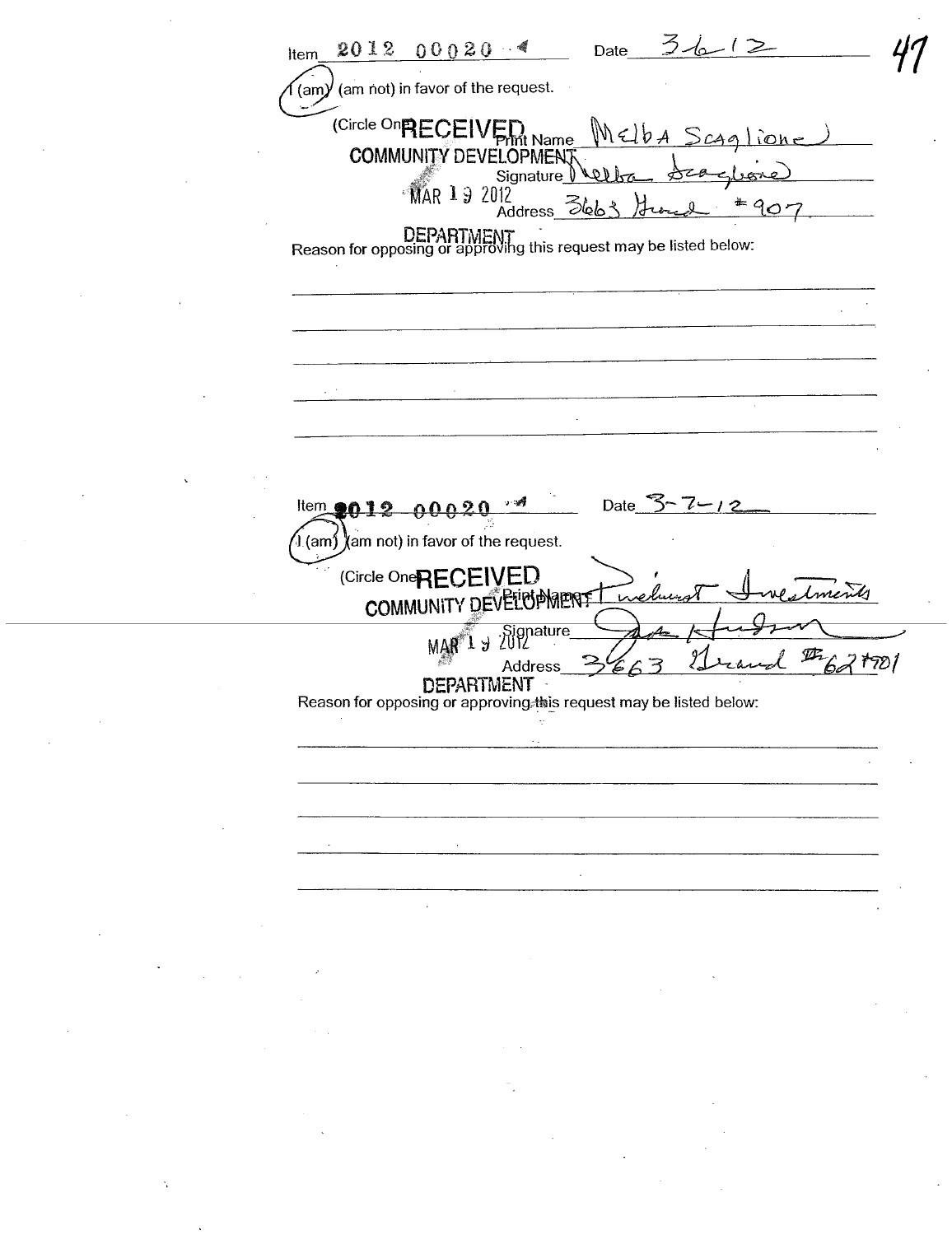$^{\prime}$ 12 Date  $1$ ltem  $2012 00020$  $\big($ l (am) $\big)$  (am not) in favor of the request. **CREGEIVED** COMMUNITY DEVELOPMENT Name BARBARA H. GRAHAM erdera W. Graham Signature MAR 19 ZUIZ 63 Grand aux  $\mathscr{P}$ . H  $\mathscr{C}$  . Address 34 **DEPARTMENT** DEMHIMENT Reason for opposing or approving this request may be listed below: נדים  $\mathcal{Z}$  $10 - 12$ Date Item  $2012 00020$  is a leader of the request. (Circle One)<br>
RECEIVED Print Name HANNE HARRIS COMMUNITY DEVELOPMENT Harrís MAR 19-2012 Address 3663 Srand are, 407  $65M$  50312 Reason fo**DERASTMENT** proving this request may be listed below: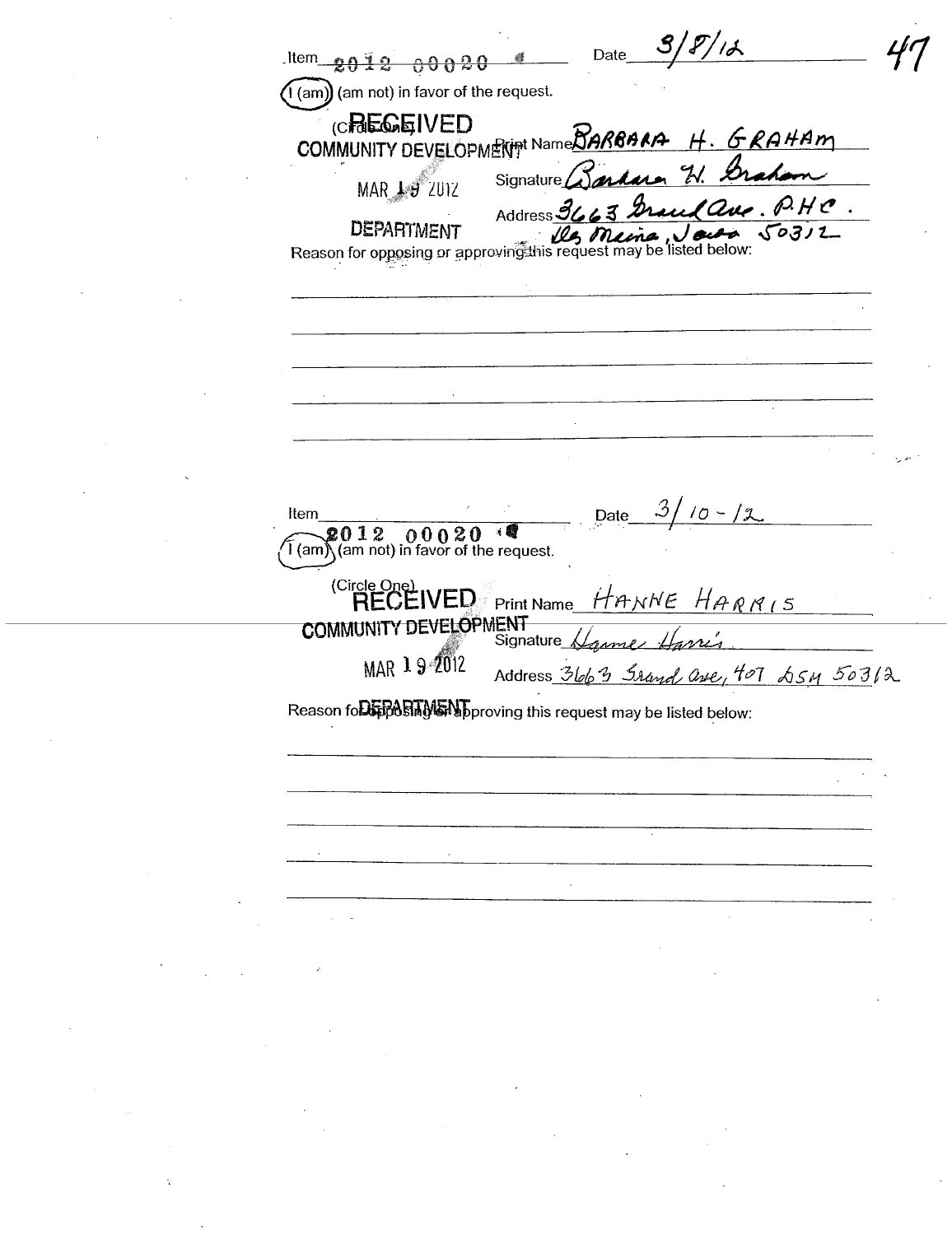Date  $Item 2012 00020$  $\widetilde{\mathcal{A}}$ am $\widetilde{\mathcal{A}}$ am not) in favor of the request. (Circle One) **Print Name RECEIVED** COMMUNITY DEVELOPMENT<sup>e</sup> MAR 19 2012 Address Reason for opposing or approving this request may be listed below:<br>
UEPARTMENT Date  $3 - \mathcal{B}$  $12$ Item  $\frac{9012}{\frac{1}{200}}\,\substack{0.0020}$  of the request. l∕(am) (Circle One) EIVED COMMUNITY DEVELORMENTame ം ons b MAR 1 9 2012 Signature  $\sigma$ n DEPARTMENT Address 3663 Grand Ave  $#304$ Reason for opposing or approving this request may be listed below: ÷.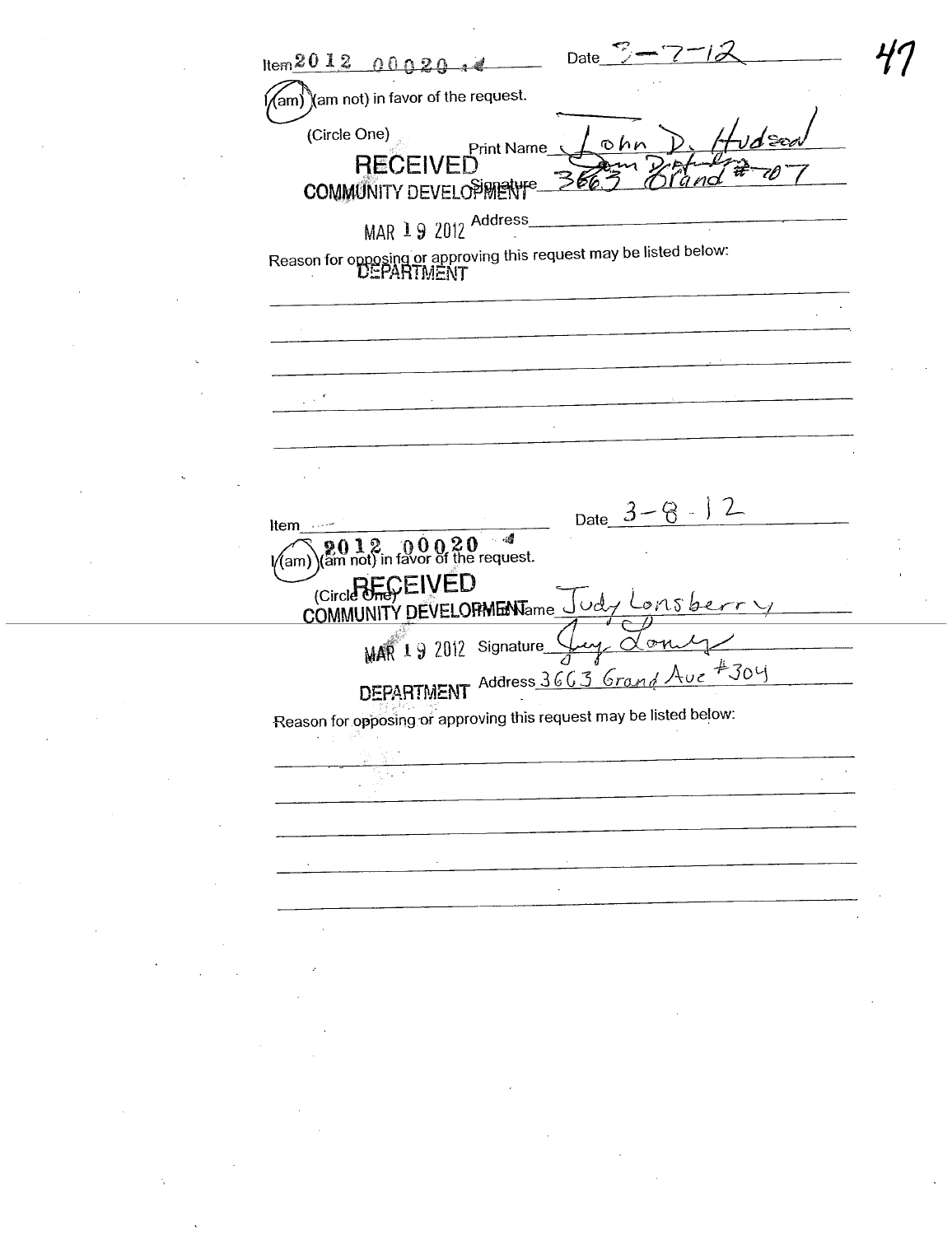$3 - 7 - 12 - 41$ Item  $201200020$  . Date I (am) (am not) in favor of the request.  $\stackrel{\text{avot}}{\sim}$ Circle**Beurle** COMMUNITY DEVELOPMENTme Peggy Edwards MAR  $\cancel{1}$   $\cancel{2}$  2012 Signature 3663 Grand Ave. #202 Des Moines, IA 50312 DEPARTMENT<br>  $r^{\rm Address}$ Reason for opposing or approving this request may be listed below. Item  $2012$  00020  $\sqrt{\text{RHS}}$   $\text{QF}$  het  $\text{H}$  hetavor of the request.  $$  $\frac{\mu\mu}{\mu}$  =  $\frac{4}{405}$  D/ **Signature DEPARTM** Address  $\frac{3668}{5031}$  -43 X Reason for opposing of approving this request may be issued as<br>about intracte their fudget as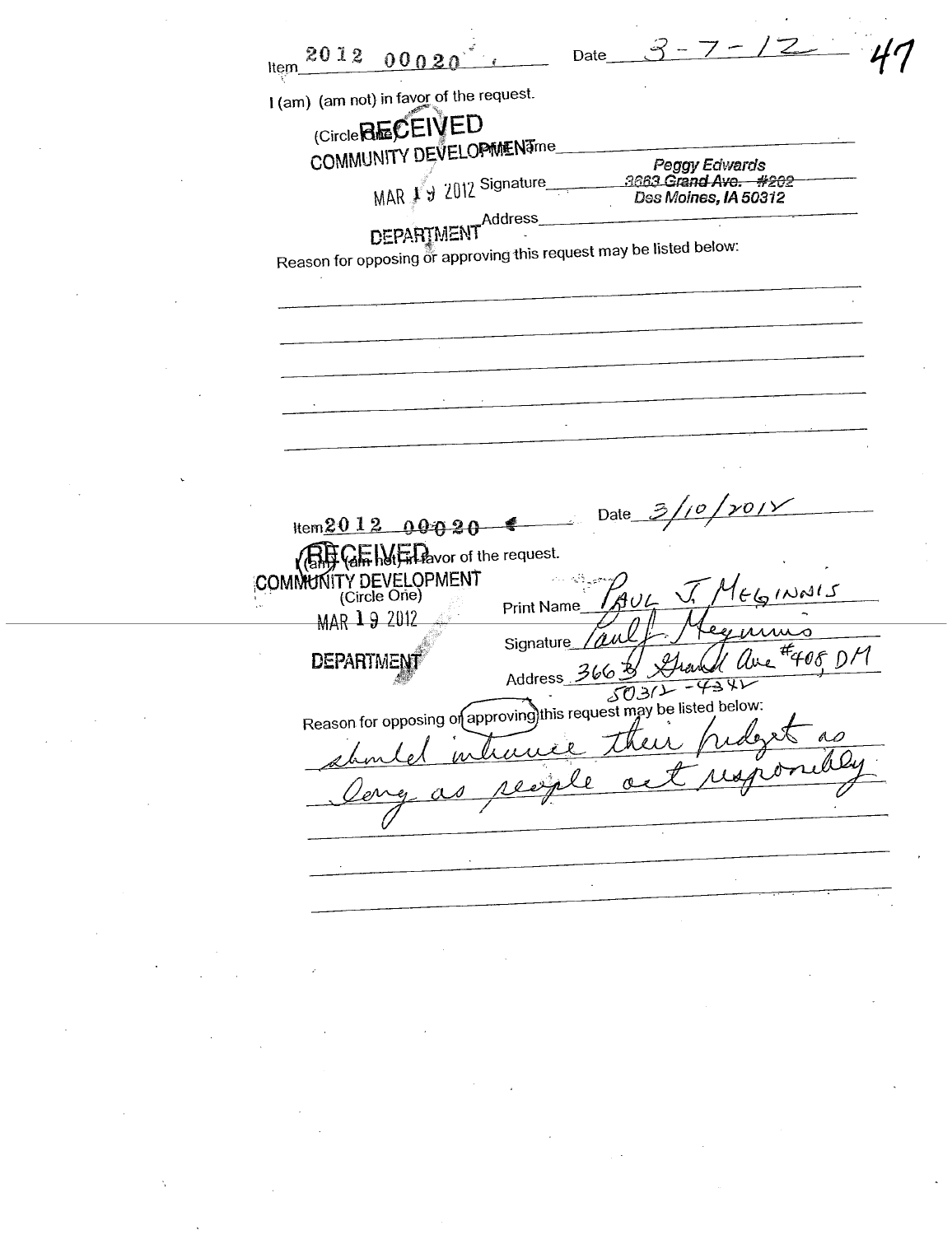Date Item 2012 00020  $\left(\right(\hspace{-2mm}\int\hspace{-2mm}f(m)\right)$  am not) in favor of the request. (Circle PRECEIVED<sub>rint Name</sub> **COMMUNITY DEVELOPMENT** Signature  $MAR$  1 9 2012  $_{\text{Address}}$  $\boldsymbol{\mathcal{F}}$ DEPARTMENT<br>Reason for opposing or approving this request may be listed below:  $\mathcal{U}$  $\mathbb{C}^{\mathbb{Z}_2}$ ķ,  $\mathbf{a}_{\mathrm{max}}$ Date Item  $2012 - 00020$ I (am) (am not) in favor of the request. (Circle One)<br>RECEI **FPint Name COMMUNITY DEVELOPMENT**  $MAR$  1  $\theta$  2012 Address  $\overline{03}0$  $\partial \Lambda$ Reason for opposite the this is a course in ay be listed below: J. Barth I. À  $\int_{\mathcal{M}_{\mathrm{eff}}}^{\mathcal{M}_{\mathrm{eff}}} \int_{\mathcal{M}} \mathcal{M}_{\mathrm{eff}}^{\mathrm{H}} \mathcal{M}_{\mathrm{eff}}^{\mathrm{H}} \mathcal{M}_{\mathrm{eff}}^{\mathrm{H}}$ 10 m  $\mathbb{R}^{n^{\frac{1}{2}}}$  $\label{eq:1} \frac{1}{\sqrt{2}}\int_{\mathbb{R}^{2n}}^{0}\frac{d\sigma}{\sigma^{2}}\,d\sigma$ Jeres 2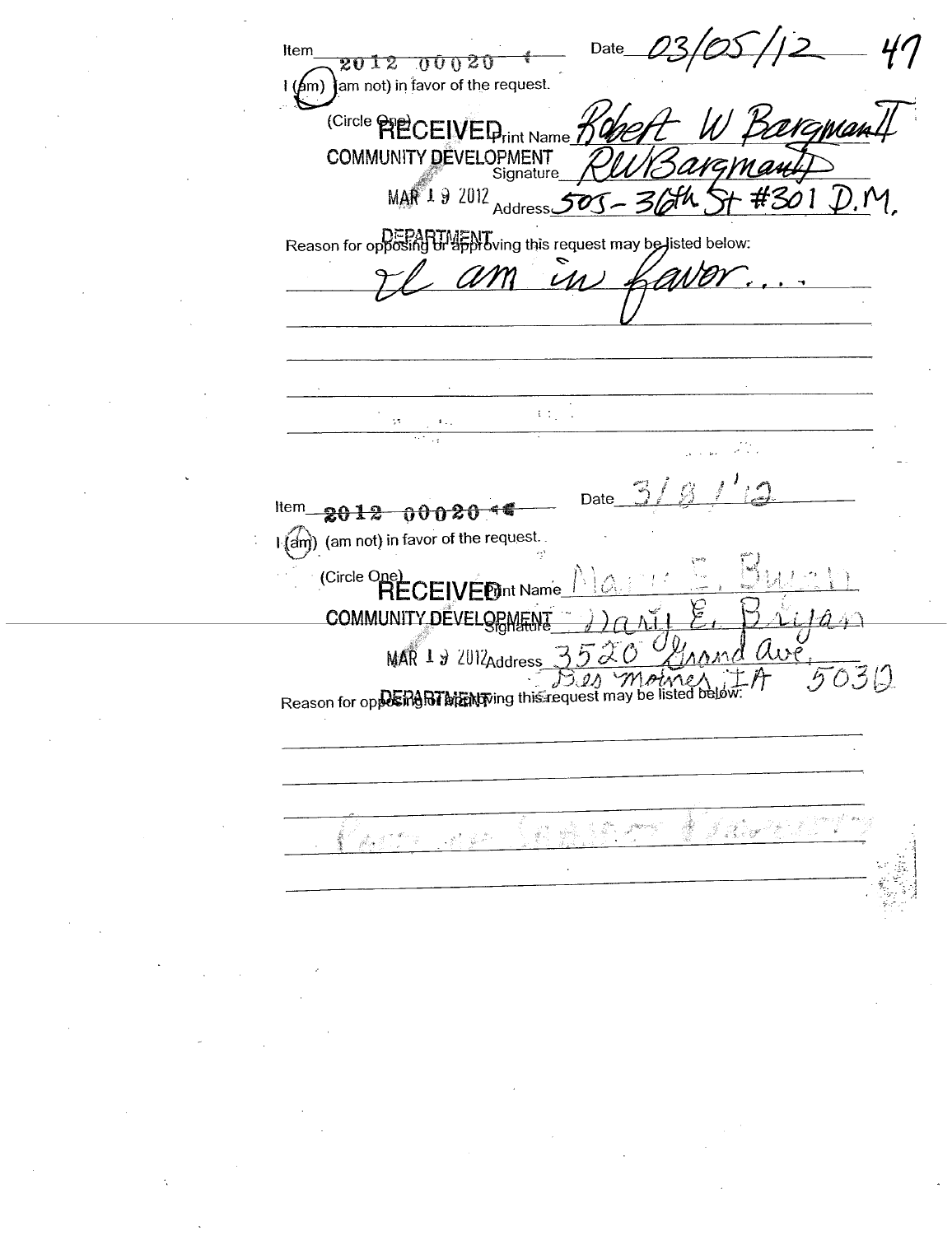2012 Date Item 2012 00020 I (am) (am not) in favor of the request. **RECEIVED**  $\partial h_{\bm{\kappa}}$ 人 **Print Name COMMUNITY DEVELOPMENT** Signature MAR 19 2012 Kou! Lynde Address lohn Reason for EPARTMENT proving this request may be listed below: approve the request as similar Eacilities allow alcohol sales ents the draing areas.  $\lambda$ assume Wasley Acres did alread praine Date  $3/7$ Item 2012 00020 I(am) (am not) in favor of the request. (Circle One) **Print Name** COMMUNITY DEVEL  $MAP \rightarrow 2013$ <br>Reason for opposing or approving this request may be listed below: DEPARTMENT